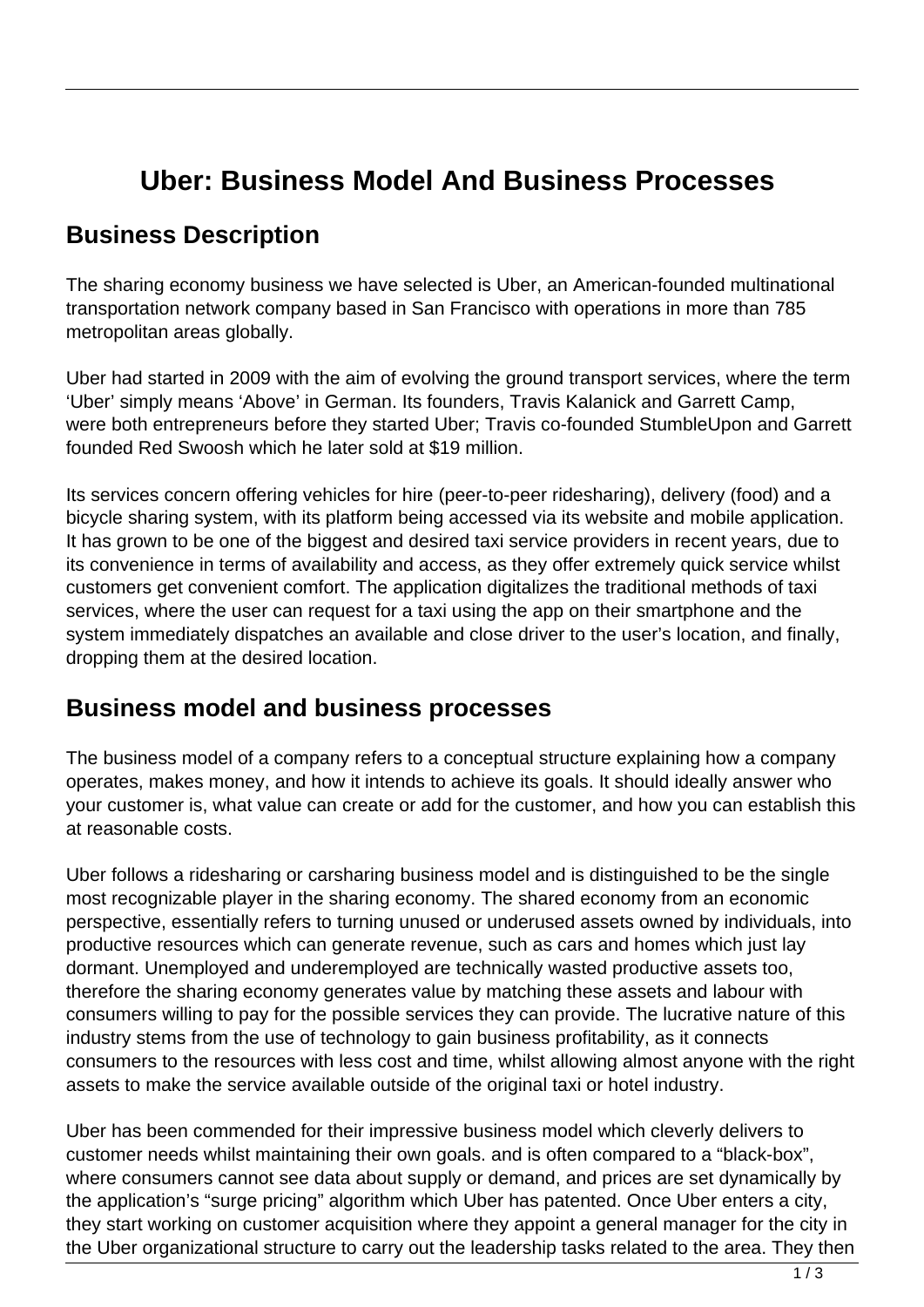start gathering the drivers they need for their services, subsequently then spreading their presence via media so that consumers are aware of Uber in their area.

### **The main business model of Uber (carrying out the journey) can be represented as the following:**

#### **• Step one: Request**

The passenger who has downloaded and registered on the app can open it and request for the desired cab of their choice, to arrive at their current location.

#### **• Step two: Match**

The drivers in the range of the passenger receives a notification of the passenger's request, and they can either accept or decline the request. If the accept it, the information of the driver is sent to the passenger.

#### **• Step three: Ride**

The passenger gets to track the route with the application and see the estimated time of arrival. The meter is started once the journey starts, and ends when they reach their desired destination.

#### **• Step Four: Payment**

When the ride is over, the rider needs to pay the amount billed. Uber's "surge pricing" algorithm holds a key influence in their business model. It sets the taxi fares with the peak hours as the premium fare and the off-peak hours as the flat rate. The passengers pay with their credit cards (not cash) and the fare is based on the car type, distance, and peak hour. It is a secure payment as it is only done through the app.

#### **• Step Five: Rating**

The customer gets to rate the driver after the journey is over, and this gets added to the profile of the driver.

### **The main users Uber serves:**

#### **• The Taxi Driver -**

Anyone with a driving license and a car can apply for an Uber driver in any Uber covered cities. They go through screening and then are enlisted in the Uber system and given an Uber iPhone. Uber's business model is one which has low inventory and runs on commission [5], hence Uber needs to ensure that they have enough drivers to feed the constant demand for their service, therefore in order to secure this, whenever Uber enters a city it gathers drivers on contract basis.

#### **• The Passenger -**